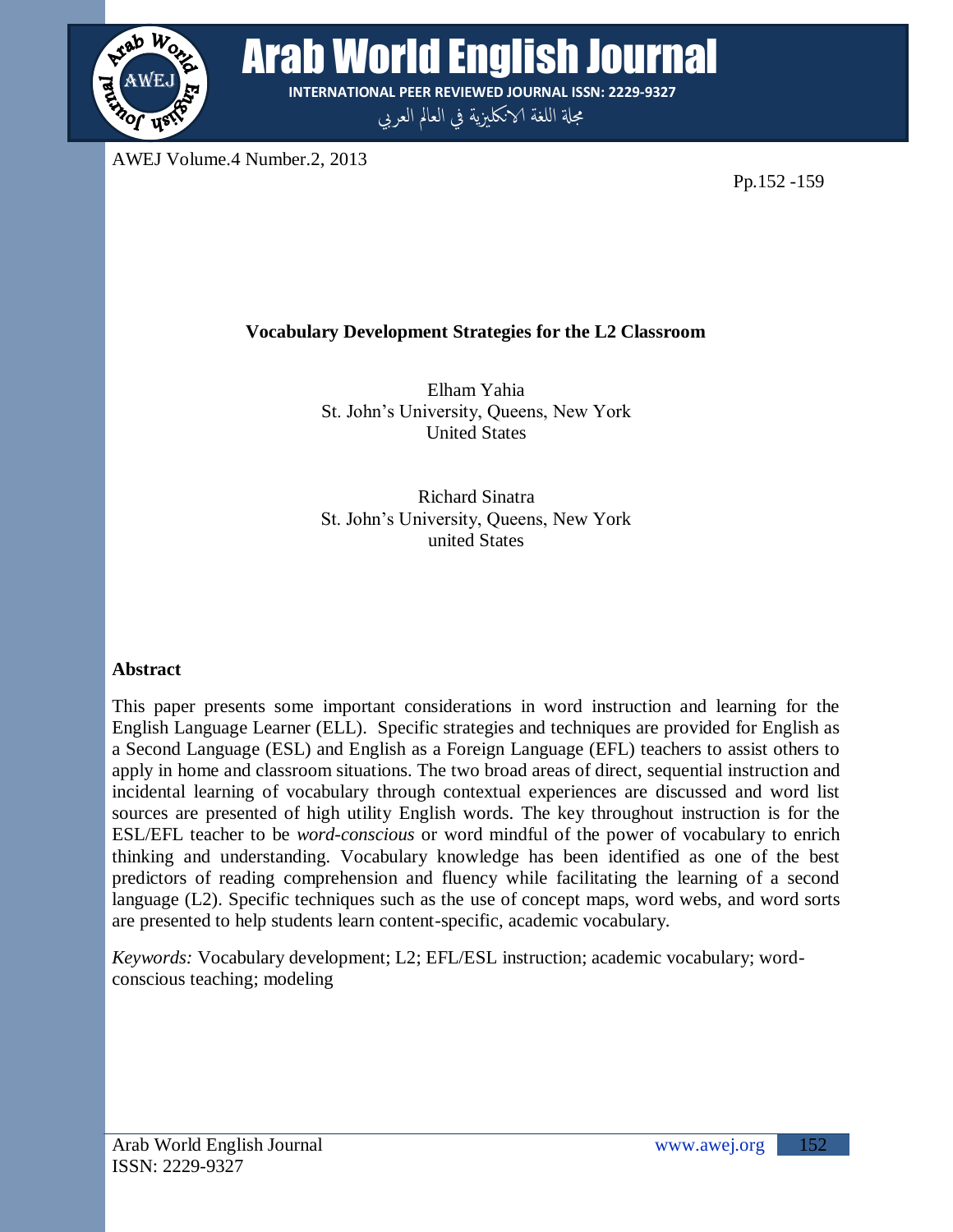# **Introduction**

vocabulary acquisition is a challenging task for ELLs. Yet, the same challenge holds true for understand in a language. When a new meaning for a word is learned, the meaning becomes In the EFL/ESL world, there are commonly-held assumptions among teachers that teachers of monolingual students. Vocabulary is the amount of words any one person can use and connected to a person"s knowledge base, can increase the person"s ability to speak or write in a more sophisticated way, and can help the person understand a new topic at a deeper level (Adams, 2009; Blackowicz, Fisher, Ogle, & Watts-Taffe, 2008; Nagy & Townsend, 2012). For instance, the ELL student may fully understand and use the word *walk*, but when the word *saunter* is encountered in a reading and the EFL teacher demonstrates and models the meaning of *saunter*, the ELL student has become enriched in understanding and can display a deeper way to express meaning when speaking or writing. This paper presents ways for the EFL/ESL teacher to be "word-conscious," meaning a teacher who understands the importance of enhancing vocabulary acquisition and uses strategies to achieve such acquisition in both the oral and written language systems (Lane & Allen, 2010).

Vocabulary, as presented in this paper, refers to word meaning knowledge and the ability to both understand and use words appropriately in the four language systems of speaking, listening, reading, and writing. Development in vocabulary understanding also includes comprehension extensions when a known word is used differently in another context, such as when the known word "nose," is associated with a human being's face, is heard in the meaning "to nose around" (i.e. to explore, investigate). Thus to communicate effectively while attending to new word meanings encountered in new topics or concepts, ELLs respond to receptive vocabulary (words understood when listening or reading) or expressive/ productive vocabulary (words used during speaking and writing). A general agreement exists among educators, especially those who monitor and teach young children, that receptive listening vocabulary is the most extensive of all vocabularies, in that one recognizes more words in the spoken language than one can produce (Kamil, 2004). However, this belief may be tempered by an older L2 student who can read in his/her native language and is learning the new language through instructional use of the printed language system. Such a learner then transfers the learning of new words, phrases, and sentences to the L2 oral language system, often resulting in mispronunciations, but allowing the L2 learner to predictably recognize advanced, sophisticated words in the receptive language system. In this paper, the L2 student refers to those whose first, home-based language was not English (Ferris, 2012).

### **Important Considerations for Word Instruction and Learning**

For the EFL/ELL teacher, there are two important considerations to realize during L2 vocabulary acquisition instruction. The first regards the L2 learners themselves; who they are and their level of oral L1 language proficiency. Children who come from households of low socioeconomic status (SES) generally have limited oral vocabulary knowledge. Research conducted with English-speaking children has indicated that children raised in lower-SES conditions develop language skills and word understandings more slowly than children raised in high income families (Hart &Risley, 1995, 2003; Hoff, 2003; Wasik, Bond, & Hindman, 2006). The most essential aspect for the development of vocabulary during the early years appears to be the quality of conversation children experience as they grow up in their homes and communities and interact with family members and others. Thus, the teacher needs to realize that for some learners word understanding during L2 instruction may not connect with a word meaning in the first language.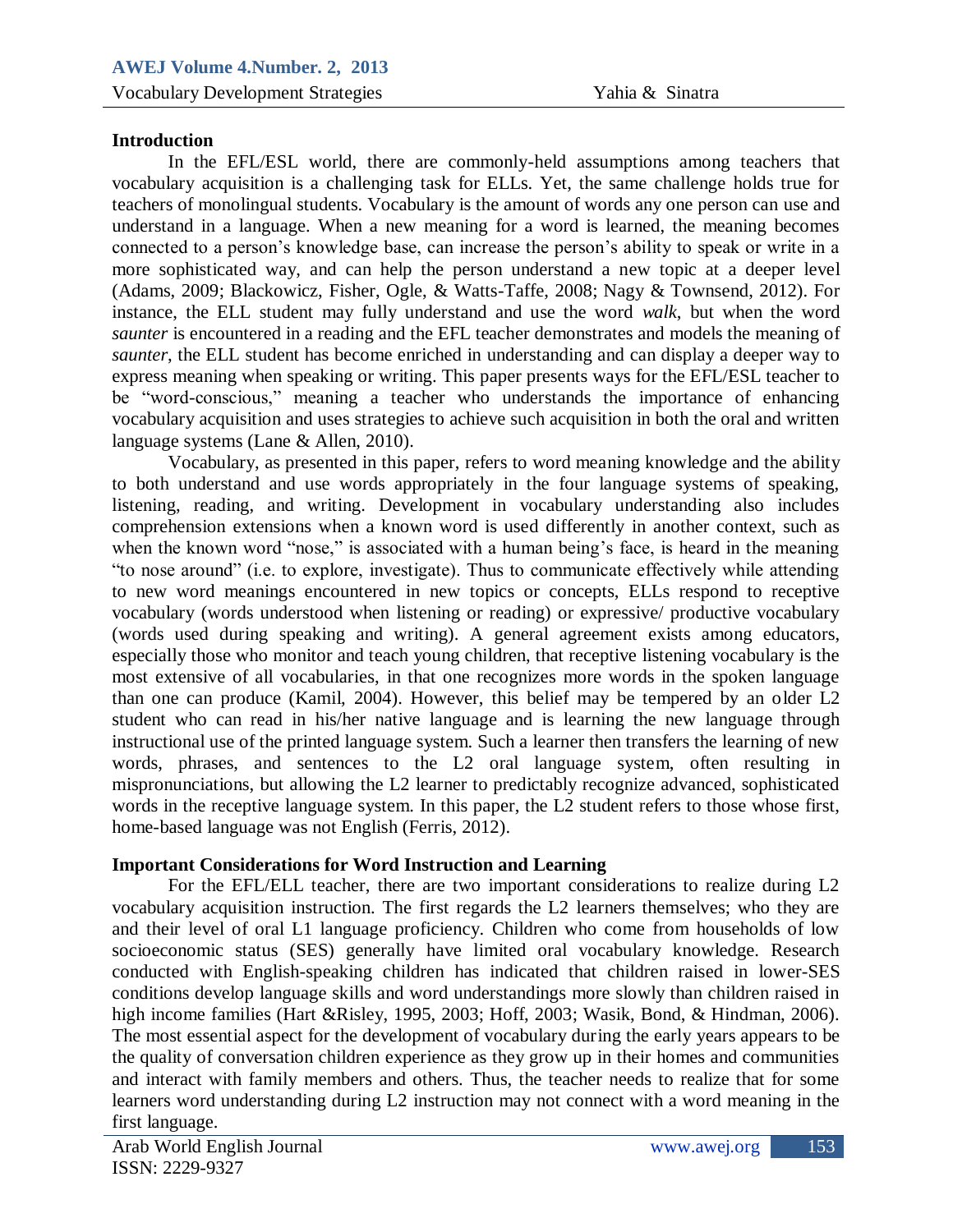secondry, words then serves may be divided into two broad eategories- function words<br>and content words. Function words, generally the high-frequency words of a language, are articles, prepositions, conjunctions, and pronouns which allow sentences to be meaningfully language learning so that talk can occur and sentences can be composed. Different from function Secondly, words themselves may be divided into two broad categories- function words composed in the oral and spoken languages. Facility with function words needs to occur early in words are the vast amount of content words of a language, and these words are what many consider to be "vocabulary." Content words are meaning-bearing words which name, label, or describe an action. EFL/ELL teachers would recognize these words as nouns, verbs, adjectives, and many adverbs.

The teacher may wish to consult and use published word lists and word counts that would assist them in noting frequency of usage in the English language. The General Service List of English Words (West, 1953), with a corpus of roughly 2000 words, contains highly frequent words repeated throughout the oral and written languages. Dale and O"Rourke"s (1981) Living Word Vocabulary matched the grade levels at which monolingual English students knew the meanings of 44,000 words. Thus, this list would assist the EFL/ESL teacher with words that English-speaking children would predicably encounter at particular grade levels and that ELLs would face in more advanced reading materials. The Academic Word List (Coxhead, 2000) is a compilation of 570 word families that appear across four academic disciplines and whose familiarity would assist ELLs when reading academic texts. More recently, Lane and Allen (2010) have provided three lists of sophisticated words which can be used by teachers in classroom contexts. One list pertains to words used during daily routines, such as *dispense, pause,* and *elaborate*; another list with classroom performance and behavior, such as *considerate, rectify*, and *invalid*; and the third, with words related to specific content topics, such as *flourish, remote,* and *dominant.*The teacher may also wish to use Word Count [\(http://www.wordcount.org/main.php\)](http://www.wordcount.org/main.php) which ranks the frequency use of words in the English language from a pool of 86,800 words. For instance, the English preposition *by* has a frequency rating of 19 while the vocabulary word *feasible* has a rating of 8,030. The teacher may find it more useful to focus students' learning on more frequently appearing English words than those which are used and appear less frequently, such as teaching the meaning of *coax* before *cajole* (40,751).

A more recent viewpoint of how words could be categorized in the English language is by levels or tiers, based on the work of Beck, McKeown, and Kucan (2002). Tier one words, incorporating the words of function, are those words that speakers often use in the spoken language, are frequently and necessarily found in reading materials, and whose meanings are generally known. Tier two and three words are, once again, what many consider to be "vocabulary," but there is a distinction between the two levels. Tier two words are found in more advanced reading materials, are used by more mature speakers in the oral language, and, most important, have high utility and visibility across topics and disciplines. For instance, the words *perform*, *maintain*, and *diverse* could appear in readings of a literacy, science, or social studies text. Tier three words are generally specific to a content topic and, as such, appear less frequently in the oral and written languages. So such words such as *isotope*, *chlorophyll*, and *ecosystem* would be used and read as they are encountered during a specific topic. However, the distinctions between tier two and three words can sometimes be narrow. For instance, during the topic learning of deserts, the student might face words such as *barren*, *arid*, *unfertile*, *parched*, and *inhabitants*. While in the context of the topic instruction the words might be considered to be at the tier three level, the words meanings are quite transferable during other oral and written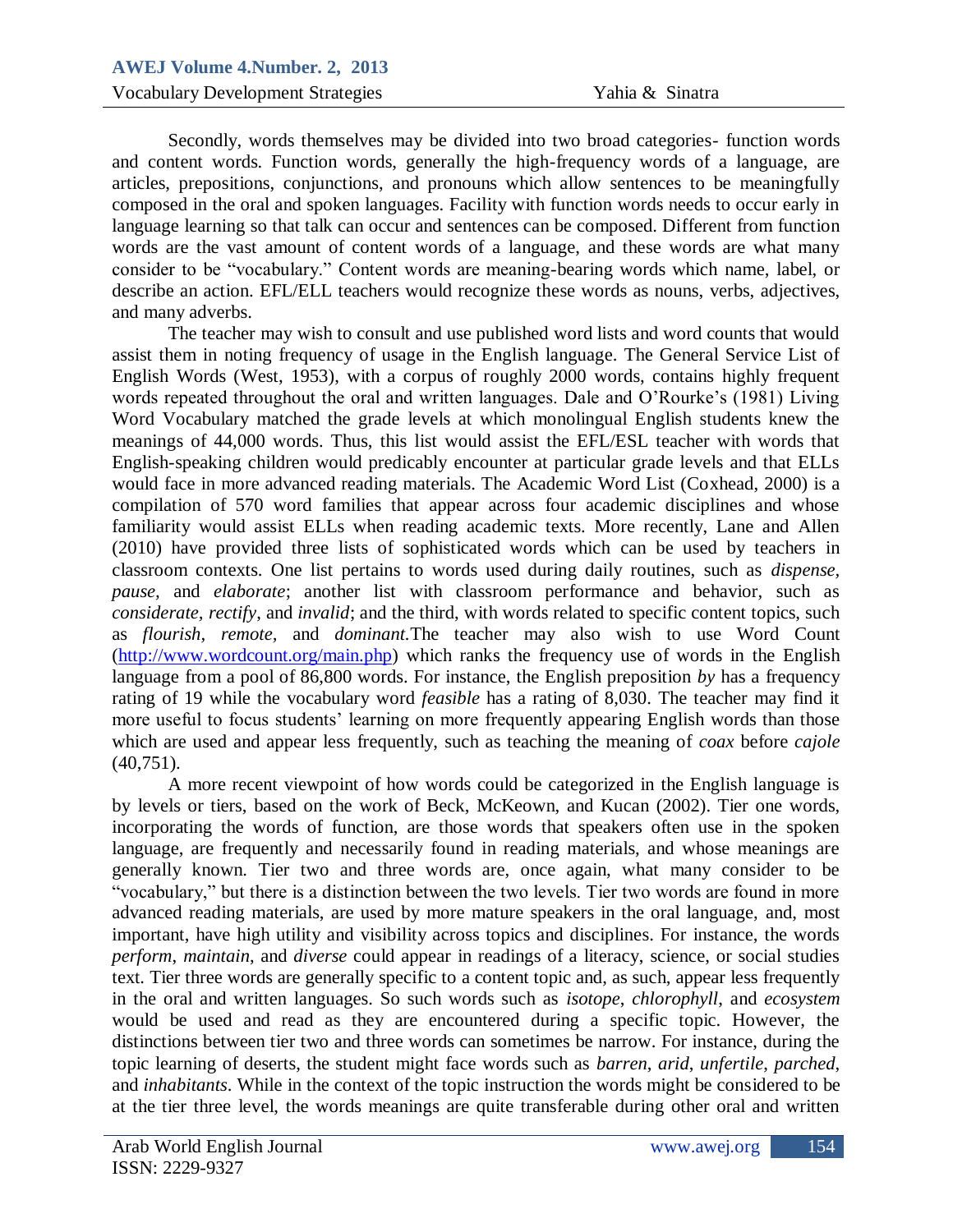anguage situations. The tier two and time word concepts are occoming somewhat conapsed in<br>an even more recent notion of "Academic Vocabulary" (National Governors Association for Best Practices, Council of Chief State School Officers, 2010). This is the vocabulary students need to more complex texts. language situations. The tier two and three word concepts are becoming somewhat collapsed in increasingly build as they advance in school so that they can access and understand more and

Thus, when considering which vocabulary to teach, the teacher needs to recognize and evaluate the language background, range of life experiences, and written literacy levels of the students in any one instructional setting. This is not an easy task. A general rule would be to focus on words that have high meaning utility and frequency in the English language, so that when these words are used in other contexts, students are assisted with understanding and production. This concept was followed by the second author as he prepared to offer new vocabulary to hundreds of inner-city low socio-economic status students of whom 30 percent were second language learners of English. From informational books dealing with the topic of conserving earth's resources, teachers in a summer program were asked to focus on words such as *erode*, *obligation*, *fragile*, *adjourn*, and *unique* since such words would predictably be found in readings offered in school subjects and used orally by their teachers

### **How Students Learn Vocabulary**

.

There are two broad views of how children learn new vocabulary in school settings. Biemiller (2001) recommended that vocabulary should be taught and enforced at an early age followed by direct and sequential instructional approaches. He believed that most children (90 percent of them) can acquire new vocabulary to reach grade level standards if given the opportunity to use new words through adequate instruction. In his study he found evidence that suggests vocabulary is acquired in basically the same order by most children and that the majority of new word meanings, especially during the younger years, are learned through explanation and exposure by others. Therefore, he strongly recommended employing a teacherdirected and curriculum-directed approach to promote vocabulary and language growth. Such an approach may be achieved by the EFL/ESL teacher by examining the published word lists and word counts mentioned earlier in this paper and relating, these high utility, high frequency words with vocabulary that will be introduced in forthcoming readings and course topic discussions.

In their book, *Teaching Word Meanings* (Stahl & Nagy, 2006) numerous teaching ideas and research findings about vocabulary instruction are offered. The book brings to the forefront how critical vocabulary attention and instruction is for students. They found that vocabulary size is related to comprehension and conceptual understanding and confirmed that vocabulary understanding is the main predictor of reading ability as well as overall academic achievement. Additionally, they found that students can add approximately 2,000 to 3,000 words a year to their vocabulary understandings. Students who read more, have the opportunity to learn more words; and those who know more words can predictably understand text better. If a textual reading is enjoyed, then they continue reading more. Stahl and Nagy (2006) named it the circular relationship between reading, comprehension, and vocabulary. Reading will increase vocabulary; and growth in vocabulary will increase comprehension and reading amount. Therefore, incidental learning of vocabulary from context can contribute a large amount of a student"s vocabulary growth.

Not only has vocabulary knowledge been identified as one of the best predictors of reading comprehension and of reading fluency, but also as a means of enhancing second language acquisition. Hence many vocabulary practices have been recommended for teachers to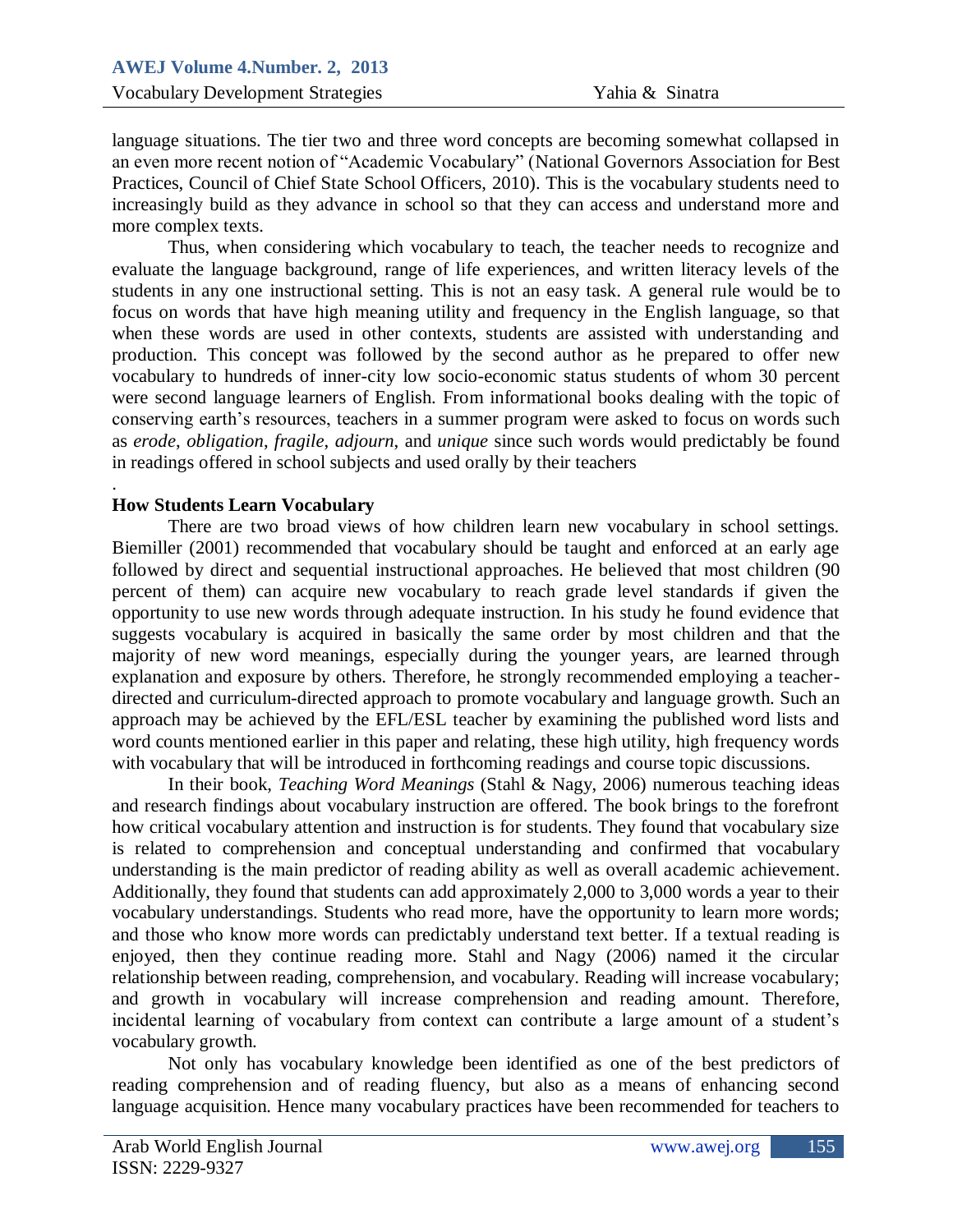$\alpha$ -Apply in their classrooms, such as modeling sophisticated vocabulary use, avoiding temptation to "Dumb Down" their language of instruction, and to be a word-conscious teacher (Graves  $\&$ Watts-Taffe, 2002; Scott & Nagy, 2004). In addition, there are five other practices recommended identifying appropriate strategies, having a plan, and infusing words into the classroom. apply in their classrooms: such as modeling sophisticated vocabulary use, avoiding temptation to such as identifying words for instruction, considering the type of word learning required,

### **Strategies for the L2 learner**

Many strategies can be used to foster the acquisition of new vocabulary words. The majority of these strategies call for a rich classroom environment in which words are visually displayed. One of these strategies is "modeling sophisticated word use" during class instruction. This concept was introduced by Mrs. Baker (pseudonym for Kindergarten teacher), who tended to follow certain routines during classroom instruction. At the end her kindergarten children were all able to comfortably use words that were beyond their grade levels. Consequently, their advanced vocabulary will serve them well as they begin to read (Lane & Allen, 2010).

Sinatra (2008) called this natural word building activity "talking up vocabulary." Talk takes place between adults and children/students in natural ways and in natural contexts as young people are engaged in activities. "Talking up vocabulary" means replacing a more sophisticated word with a known word during instruction and then modeling and having learners practice with the new word in some meaningful way. For instance, with his young grandson instead of saying "Let"s *play* with your toys" on subsequent days he said, "Let"s make a *display* with your toys" and then, "Let's make an *arrangement* with your toys." As the toy arranging was proceeding he said "I like the way you *connected* 'this to that' and 'why did you *arrange*' this to that. Finally over days of conversation and toy arranging comes the child utterance, "Look grandpa! Look at my *display*! Look at how I *arranged* my toys."

In the same way, but in the setting of a university campus, Sinatra (2008) asked his staff of literacy teachers, coaches, counselors, student athletes, science and computer lab teachers to be vocabulary conscious and use sophisticated words as they engaged hundreds of low-income 7-12- year old children in learning activities during a summer program. Staff members introduced relevant topic vocabulary during book readings, science experiments, computer projects, and sports activities; had children verbalize these words as they engaged in the activity; wrote the words on large cards to be displayed for reading purposes; and some had children write the words and their meanings in their project notebooks.

In order for these strategies to be correctly applied, teachers should carefully plan which words they will introduce and spend time thinking about how these words will be used throughout the school day. Making a list of words with their synonyms and antonyms is always a good idea. For each word on each synonym list, teachers would search for more sophisticated substitutes and provide the words they believe to be manageable for their students. Accordingly they would introduce more sophisticated words of similar usage, such as moving from *glad,* to *cheerful,* to *delighted* (Lane & Allen 2010)*.* Teachers would start from simple to more difficult words and provide multiple examples for each.

In the EFL/ESL classrooms, students are in great need for explicit instruction especially during content instruction where uncommon tier three, content-specific words do appear. Therefore, avoiding simplistic and oversimplification of language use during class instruction may not benefit English language learners as teachers may end up using words that students already know. Hence, exposing students to more mature terminology as suggested by Lane and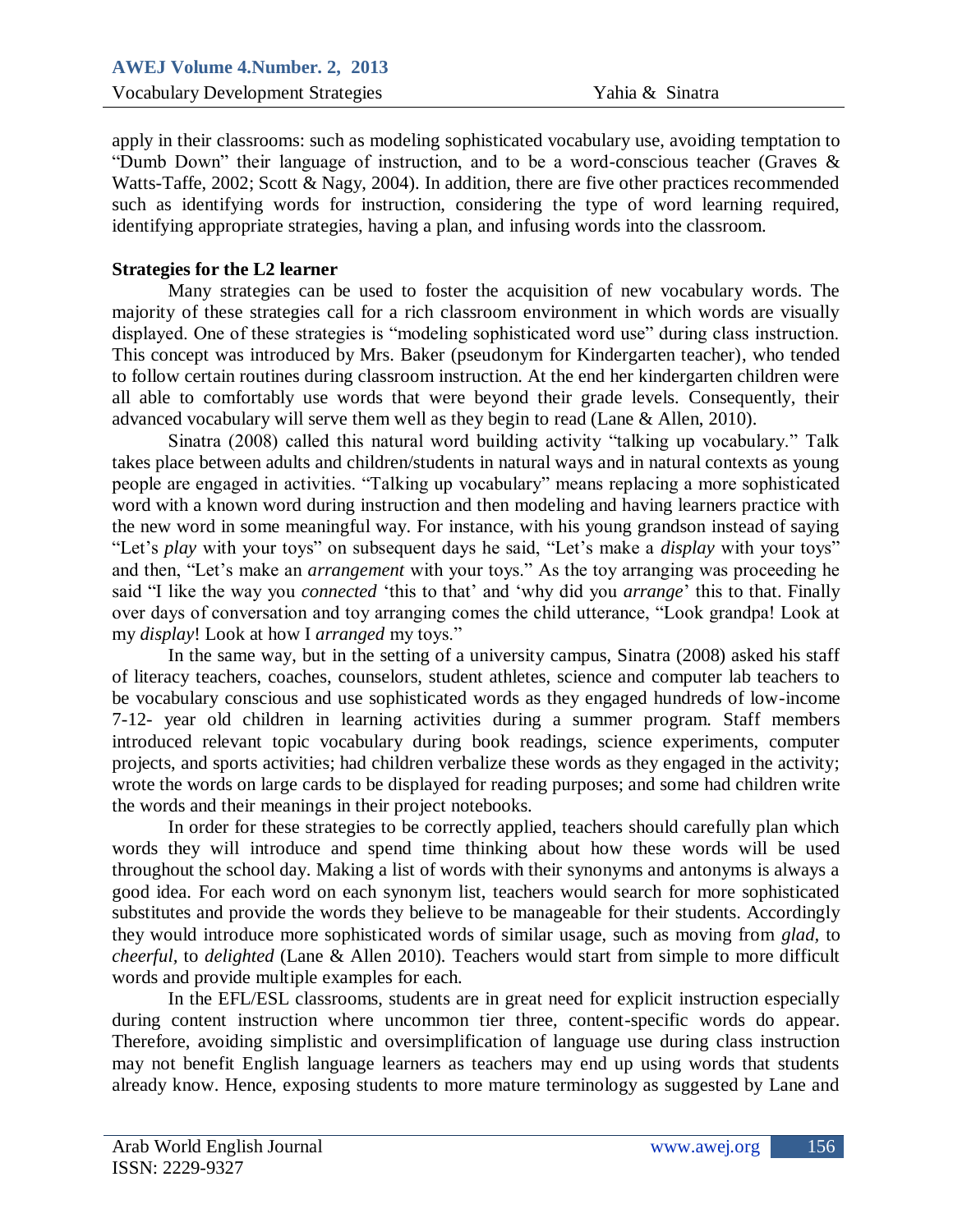Alleh (2010) will help them to be more commutifaceted words during content reading. Allen (2010) will help them to be more confident as they progress to more complex and more

vocabulary acquisition. To successfully use such a strategy, students need to be given an ample Promoting incidental learning and word consciousness through frequent and deliberate modeling of sophisticated vocabulary can add a significant amount to an ESL/EFL learner"s amount of time to practice new words in different forms, such as linking new words to familiar concepts, introducing words clearly during classroom routines, and having students say the words repeatedly while continuing to use the words particularly during writing activities.

A good way to display new content-specific and academic vocabulary is by creating a concept map with the assistance of your students. With a concept map, the teacher plans ahead to help students arrange new concept vocabulary in a logical way so that they can see the connections among topic ideas. For instance, suppose students were studying another of earth"s land regions, that of the arctic. Instead of randomly arranging known and read words about the central idea of Arctic Life, displayed in a figure such as a circle or box on a screen, a poster, or chalkboard, the teacher would plan to arrange new words in a conceptual way. Thus from the central figure, the teacher or a student would add a figure for "Animals of the North," for "Land Conditions," and for "People"s Lifestyle." New word such as *caribou, arctic fox, glacier, tundra, permafrost, igloo, harpoon,* and *kayak* would be connected by lines or arrows to the appropriate descriptive figure.

Other strategies, such as teaching vocabulary as a pre-reading step with the aim of activating students' prior knowledge to link to new words, are highly useful. Here a "word web" could be used to organize details about one word. The teacher would write the target word in the center of the board in a circle, and then draw lines outside of the circle to write meanings and characteristics of the word. The teacher should elicit what students know about the word so that their prior understandings are recognized and that new insights about the word are offered by students. Students can follow up by creating illustrations for words and then writing sentences or a short paragraph linking the words" meanings. Excellent activities like "word sorts" and "word walls" have been successfully used in the classroom. For instance, words printed on paper or cards and amassed on a "word wall" can come from any number of sources, such as from content topics, literary readings, visitors telling or sharing life experiences, or from words learned during field trips or excursions. Words can then be arranged under topic headings to make a "word sort" (such as with the concept map discussed earlier) on designated wall space in the classroom. During writing activities such as stories, personal narratives, or reports, students may be allowed to borrow words from the wall if they plan to use them in their writing. A pocket envelope could be hanging near the word wall for children to return the words they borrowed

The practices and specific strategies noted in this paper have been successfully used with monolingual English students across the grade levels (Blachowicz, Fisher, Ogle, & Watts-Taffe, 2006; Stahl & Nagy, 2006). Yet, as argued by Biemiller (2001) since limitations in vocabulary knowledge affect the educational success of second-language learners and less advantaged children, we have suggested that the same practices and strategies can be successfully used by the EFL/ESL teacher to expand the knowledge and concept horizons of the L2 student.

#### **Conclusion**

Considering what educators know about word learning for all levels of students, successful vocabulary instruction has an immense effect on learning progress. Since vocabulary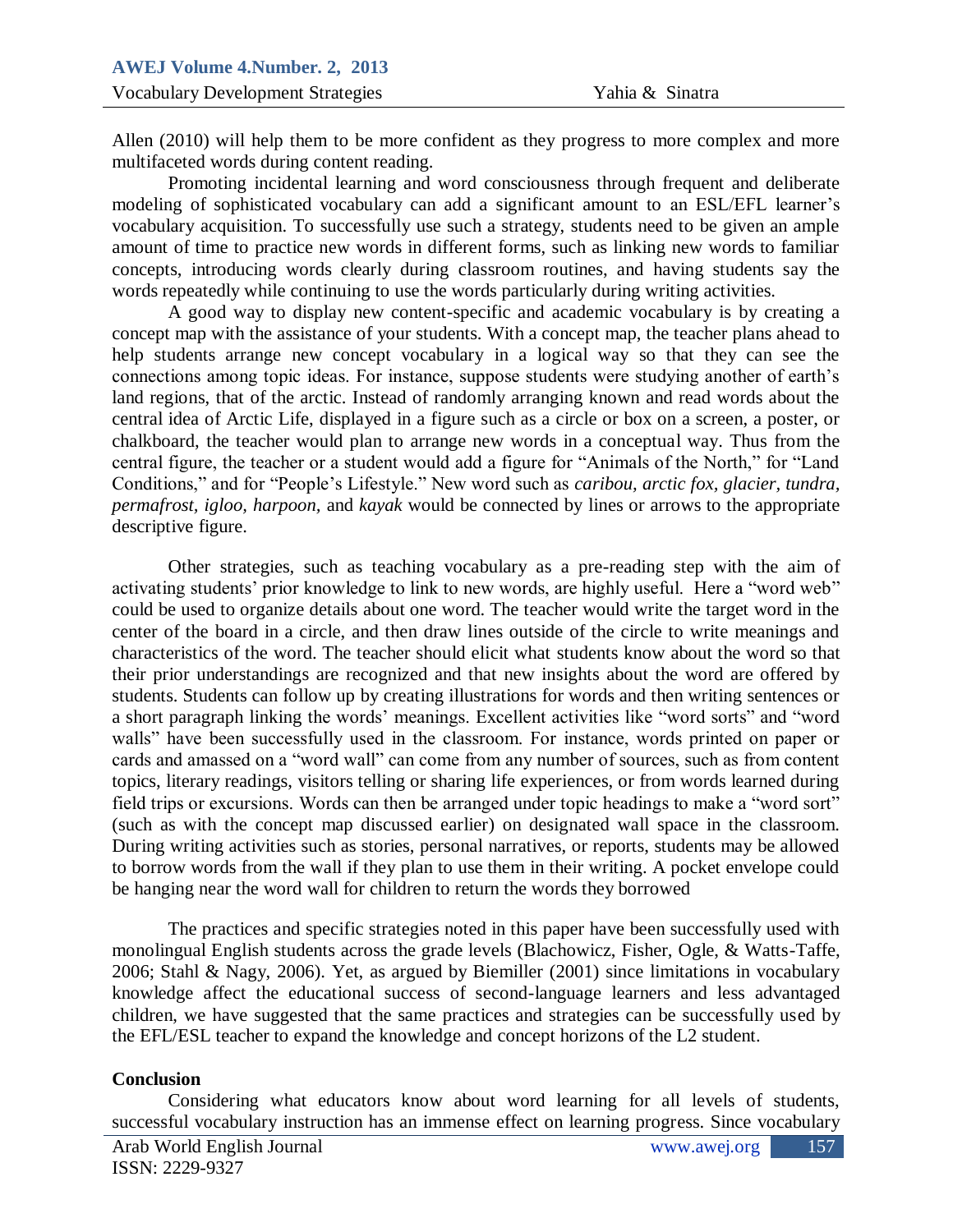instructional strategies and activities we provided in this paper, will assist the L2 learner in enriching language usage and understanding. For the EFL/ESL teacher, we have provided vocabulary learning will occur if it is maintained by multiple practice and exposure. It is also development is crucial in promoting a student"s comprehension and learning, the vocabulary examples of ways to create a word-rich environment and have suggested that deep and rich essential for the EFL/ESL teacher to be word conscious and creative in fostering vocabulary development for their range of learners and be responsive to what research reveals regarding successful vocabulary practices for the L2 learner.

#### **About the Author:**

**Elham Yahia** is a Ph.D. in Literacy Candidate at St. John"s University School of Education, New York, USA. Her research efforts focus on literacy and language learning, student's self-efficacy, learning styles, and motivation. Her dissertation paper is in Literacy education with emphasis on English as a Second/Foreign Language Education. She presented in several international conferences and also a member of well recognized organization such as TESOL International, TESOL Arabia, TESOL Sudan, IAFOR, and NCTE.

**Dr. Richard Sinatra** is Associate Dean of the School of Education at St. John"s University School of Education, New York, USA. He is also the Director of the Reading and Writing Education Center, and teaches Literacy courses in the Department of Human Services and Counseling. He has been an educator for over 45 years. His writing, research, and literacy projects are grounded in the theoretical constructs of reading comprehension, vocabulary knowledge, narrative and expository text structure, and writing instructions. His contributions to the field of education have been widely recognized, and he served as an "outside committee member" for doctoral candidates in different universities. One dissertation he mentored won a first place prize supported by the College Reading association in October 24, 2001.

### **References**

- Adams, M.J. (2009). The challenge of advanced texts: The interdependence of reading and learning. In E.H. Hiebert (Ed.). *Reading More: Reading Better: Are American Students Reading Enough of the Right Stuff?* (pp. 163-189). New York: Guilford.
- [Beck, I. L.,](http://www.tandfonline.com/action/doSearch?action=runSearch&type=advanced&searchType=journal&result=true&prevSearch=%2Bauthorsfield%3A%28Beck%2C+I.+L.%29) [McKeown, M.G.,](http://www.tandfonline.com/action/doSearch?action=runSearch&type=advanced&searchType=journal&result=true&prevSearch=%2Bauthorsfield%3A%28McKeown%2C+M.+G.%29) & [Kucan, L. \(](http://www.tandfonline.com/action/doSearch?action=runSearch&type=advanced&searchType=journal&result=true&prevSearch=%2Bauthorsfield%3A%28Kucan%2C+L.%29)2002). *Bringing words to life: Robust vocabulary instruction*. New York, NY: Guilford.
- [Biemiller, A. \(](http://www.tandfonline.com/action/doSearch?action=runSearch&type=advanced&searchType=journal&result=true&prevSearch=%2Bauthorsfield%3A%28Biemiller%2C+A.%29)2001). Teaching vocabulary: Early direct, and sequential. *American Educator*, *25*(1), 24–28, 47.
- Blachowicz, C., Fisher, P., Ogle, D., & Watts-Taffe, S. (2006). Vocabulary: Questions for the classroom. *Reading Research Quarterly, 41*, 524-539.
- Coxhead, A. (2000). A new academic word list. *TESOL Quarterly, 34*(2), 213-238.
- Dale, E., & O"Rourke, J. (1981). *The living word vocabulary: A National Vocabulary Inventory.* Chicago: World Book- Childcraft International.
- Ferris, D. R. (2012). Teaching college writing to diverse student populations. *The Electronic Journal for English as a Second Language, 15*(4), 3-23.